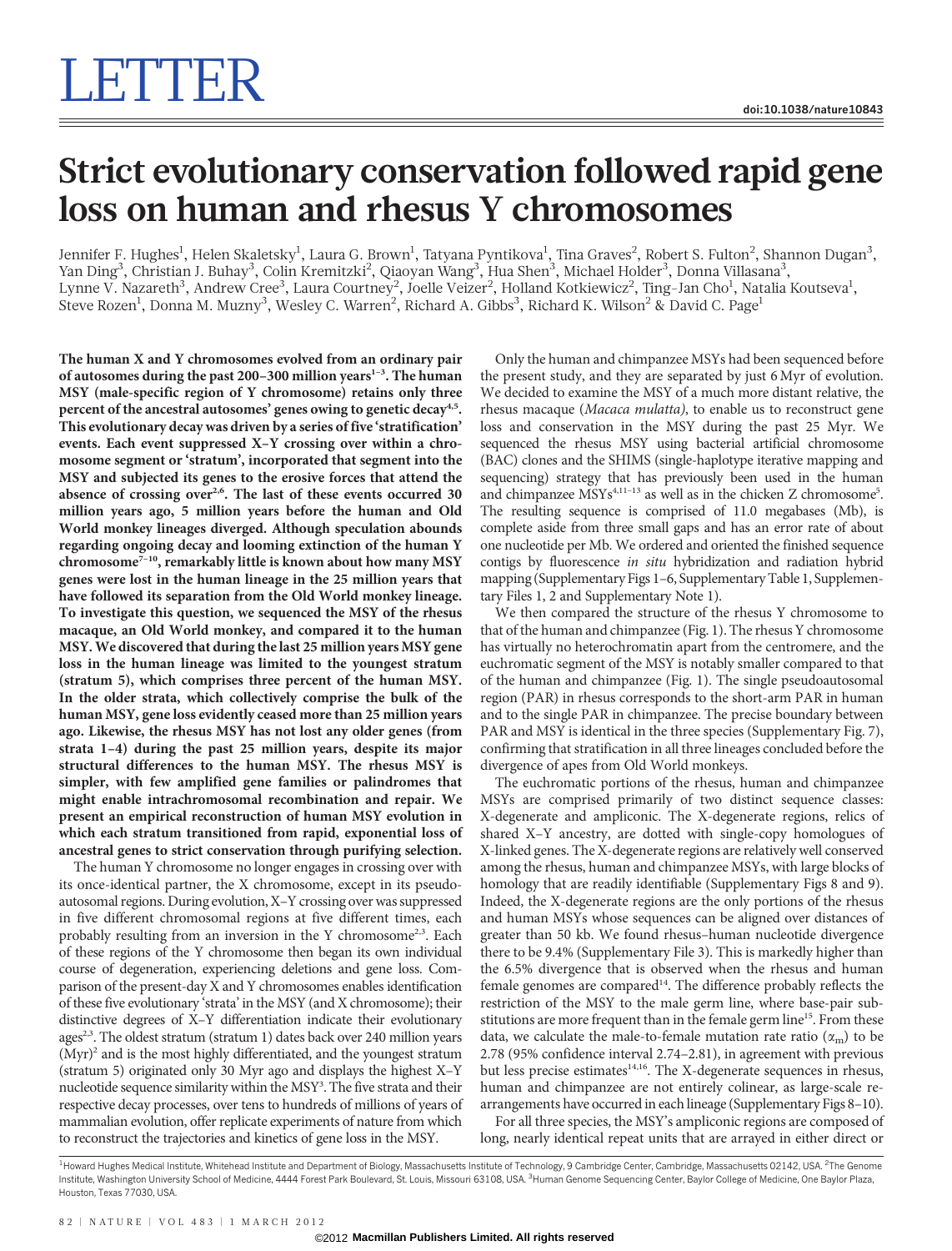



neither X-degenerate nor X-transposed. b, Sizes (in Mb) of euchromatic sequence classes in MSYs. cen, centromere.

chromosomes, to scale. Other, single-copy, male-specific sequences that are

inverted orientation and undergo frequent gene conversion—a process that is thought to slow or prevent the decay of genes that reside there<sup>4,17</sup>. Ampliconic genes display testis-specific expression patterns, consistent with their having critical roles in spermatogenesis<sup>4,11,18</sup>. Only 0.5 Mb of the rhesus MSY euchromatin is ampliconic, compared to 10.2 Mb and 14.7 Mb in human and chimpanzee, respectively (Fig. 1, and Supplementary Figs 11 and 12). In human and chimpanzee, the ampliconic regions of the MSY feature large palindromes, each composed of two inverted repeats (arms) separated by a short spacer. The human and chimpanzee MSYs have 8 and 19 palindromes that span 5.5 Mb and 7.5 Mb, respectively<sup>4,13</sup>. By contrast, the rhesus MSY has only three palindromes and these collectively span 437 kb (Supplementary Table 2 and Supplementary Fig. 13). Two of the rhesus MSY palindromes are orthologues of human MSY palindromes, demonstrating that these structures have been maintained for at least 25 Myr (Supplementary Fig. 13).

We identified protein-coding genes in the rhesus MSY using three complementary approaches. First, we electronically searched the rhesus MSY for homologues of all known human and chimpanzee MSY genes and pseudogenes. Second, we searched for homologues of all known human X-linked genes, to identify any X–Y shared genes that had been lost in both the human and chimpanzee MSY but retained in the rhesus MSY. Third, we searched for additional rhesus-specific MSY genes using electronic prediction tools and high-throughput sequencing of rhesus testis complementary DNA (245 Mb in total). We validated each putative gene by verifying transcriptional activity (Supplementary Fig. 14) and, where applicable, by comparing its predicted open reading frame to that of its human orthologue (Supplementary Table 3).

We then compared the catalogues of MSY genes in rhesus, human<sup>4</sup> and chimpanzee<sup>13</sup> to infer gene loss and conservation during the past 25 Myr. To root this analysis in a deep evolutionary context, we first reconstructed which of the modern rhesus MSY genes were present on the common autosomal ancestor of X and Y (Fig. 2, Supplementary Table 4 and Supplementary Note 2). Most 'ancestral' MSY genes would be expected to have a homologue both on the human X chromosome and on the chicken autosomes (chromosomes 1 and 4) that share common ancestry with mammalian  $X$  and  $Y$  chromosomes<sup>3,5</sup>. Indeed, 33 genes and pseudogenes in the rhesus, human or chimpanzee MSY have their most closely related human homologues on the X chromosome (Fig. 2), and 29 of these also have homologues within syntenic regions of chicken chromosome 1 or 4. Analyses of a more distant outgroup,

Xenopus tropicalis, revealed that two of the four rhesus MSY genes lacking homologues on chicken chromosome 1 and 4 (TSPY and AMELY) are X–Y ancestral; they were lost in the chicken lineage after divergence from mammals (Supplementary Note 2). A few human MSY genes with X homologues are recent additions to the MSY rather than remnants of the ancestral autosome pair; PCDH11Y and TGIF2LY are located in the human-specific X-transposed region<sup>4</sup>, and the X-linked homologue of  $VCY$  is found only in simian primates<sup>19</sup>. We found a total of 30 ancestral MSY genes and pseudogenes in rhesus, human or chimpanzee (Fig. 2).

Within strata 1–4, which collectively comprise the bulk of the human MSY, the rhesus and human MSYs possess precisely the same 18 ancestral genes (Fig. 2). This notable and unanticipated identity leads us to conclude that, 25 Myr ago, in the last common ancestor of rhesus and human, MSY strata 1–4 also carried these 18 ancestral genes (Table 1 and Supplementary Table 5), and that no loss of ancestral genes occurred subsequently in either lineage (Supplementary Note 3). We note that, within strata 3 and 4, the rhesus and human MSYs carry a total of six ancestral pseudogenes that seem to have lost their function more than 25 Myr ago (Supplementary Fig. 15).

The evolutionary stability of ancestral genes in strata 1–4 could be explained by purifying selection, which, in the absence of sexual recombination, would have preserved critical ancestral genes for tens or even hundreds of millions of years. We demonstrated previously that purifying selection preserved MSY genes during the past 100,000 years of human population expansion and migration<sup>20</sup>. Comparing human and rhesus, we find that most ancestral genes display a ratio of nonsynonymous substitution rate to synonymous substitution rate that is significantly less than one (Supplementary Note 4, Supplementary Table 3 and Supplementary Fig. 16), demonstrating purifying selection during the past 25 Myr.

The pattern of gene loss and conservation in stratum 5, formed only 5 Myr before the rhesus and human lineages split, is remarkably different from the pattern in the four older strata. Within the past 30 Myr, four ancestral genes have been inactivated or deleted from stratum 5 of theMSY in both rhesus and human (Fig. 2 and Supplementary Note 5). A fifth ancestral gene, MXRA5Y, remains active in rhesus (Supplementary Fig. 11) but was inactivated by an intragenic deletion in the human lineage (Supplementary Fig. 17). Apart from MXRA5Y, all differences in MSY gene content between rhesus and human involve genes that were added to the human MSY subsequent to the ape–Old World monkey split (Fig. 2 and Supplementary Table 5).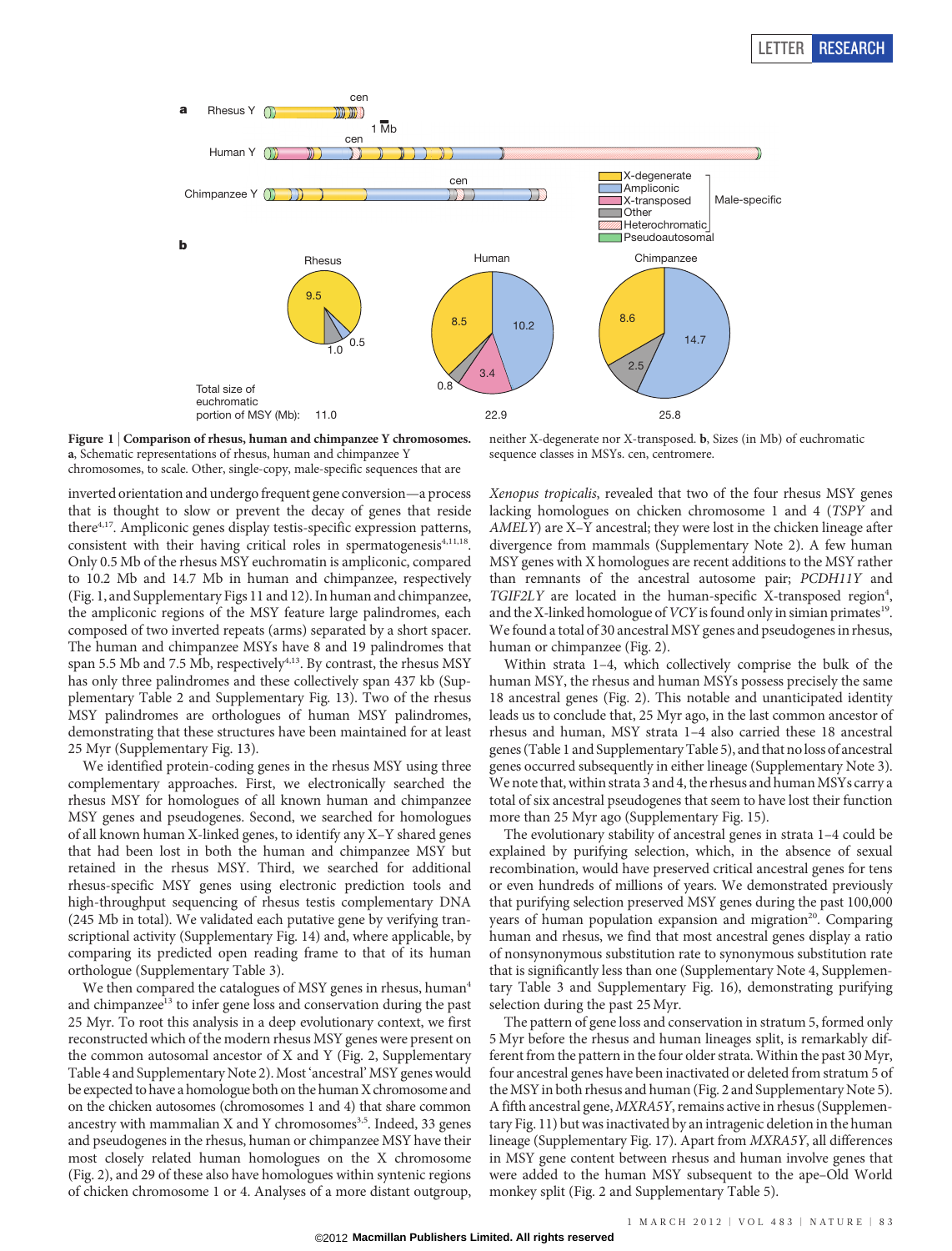

Figure 2 | Inventories of genes, both ancestral and added, in rhesus, human and chimpanzee MSYs. Ancestral genes grouped by stratum (1–5). In rhesus, human and chimpanzee, current status of each MSY gene is indicated by shading in one of three columns: present and intact, inactivated pseudogene, or absent or deleted. Total numbers of intact genes, pseudogenes (pseudo), and absent genes—both ancestral and added—are tallied for each species. For each MSY gene, whether the most closely related human homologue is located on the X chromosome is shown (right).



Figure 3 <sup>|</sup> Kinetics of ancestral gene loss during evolution of five human MSY strata. Gene numbers are plotted on a log scale on the y axis, and time (in Myr before present) is plotted on the  $x$  axis. Filled circles show inferred or observed gene numbers in (from left to right) X–Y ancestral chromosome (at time of stratum formation), rhesus–chimpanzee–human ancestral MSY (25 Myr ago), chimpanzee–human ancestral MSY (6 Myr ago), and modern human MSY. Dotted and dashed lines represent best-fit curves to data points using each of three decay models as indicated.

Returning to strata 1–4, we note that five ancestral genes have been inactivated or lost from the chimpanzee MSY during the past  $6$  Myr<sup>12,13</sup>, in sharp contrast to the strict conservation of ancestral gene content in rhesus and human (Fig. 2). We previously proposed that in the chimpanzee lineage promiscuous mating behaviour<sup>21</sup>, sperm competition and intense sexual selection that focused on the MSY drove rapid evolution and amplification of MSY sequences that are associated with spermatogenesis<sup>12,13</sup>. Furthermore, we speculated that in the chimpanzee lineage inactivated alleles of some ancestral genes became fixed in the population through 'genetic hitchhiking'; casualties of positive but indiscriminate selection operating in the absence of sexual recombination in the MSY<sup>12,13,22</sup>. Among primate species, chimpanzees have a high testis-weight to body-weight ratio, a useful indicator of the degree of sperm competition<sup>23,24</sup>. Although the rhesus

#### Table 1 <sup>|</sup> Stratification of X–Y ancestral gene loss in primate MSYs

|           | Age of stratum<br>(millions of years) (from refs 2, 3) | Number of ancestral genes<br>on human X chromosome* | Number of ancestral genes on MSY |        |       |            |
|-----------|--------------------------------------------------------|-----------------------------------------------------|----------------------------------|--------|-------|------------|
|           |                                                        |                                                     | Last common ancestor†            | Rhesus | Human | Chimpanzee |
| Stratum 1 | 240-320                                                | 414                                                 |                                  |        |       |            |
| Stratum 2 | 130-170                                                | 88                                                  |                                  |        |       |            |
| Stratum 3 | 80-130                                                 | 143                                                 |                                  |        |       |            |
| Stratum 4 | 38–44                                                  |                                                     |                                  |        |       |            |
| Stratum 5 | $29 - 32$                                              |                                                     | $2 - 7$                          |        |       |            |

\* Gene numbers from ref. 5, Supplementary Table 4 and Supplementary Note 2.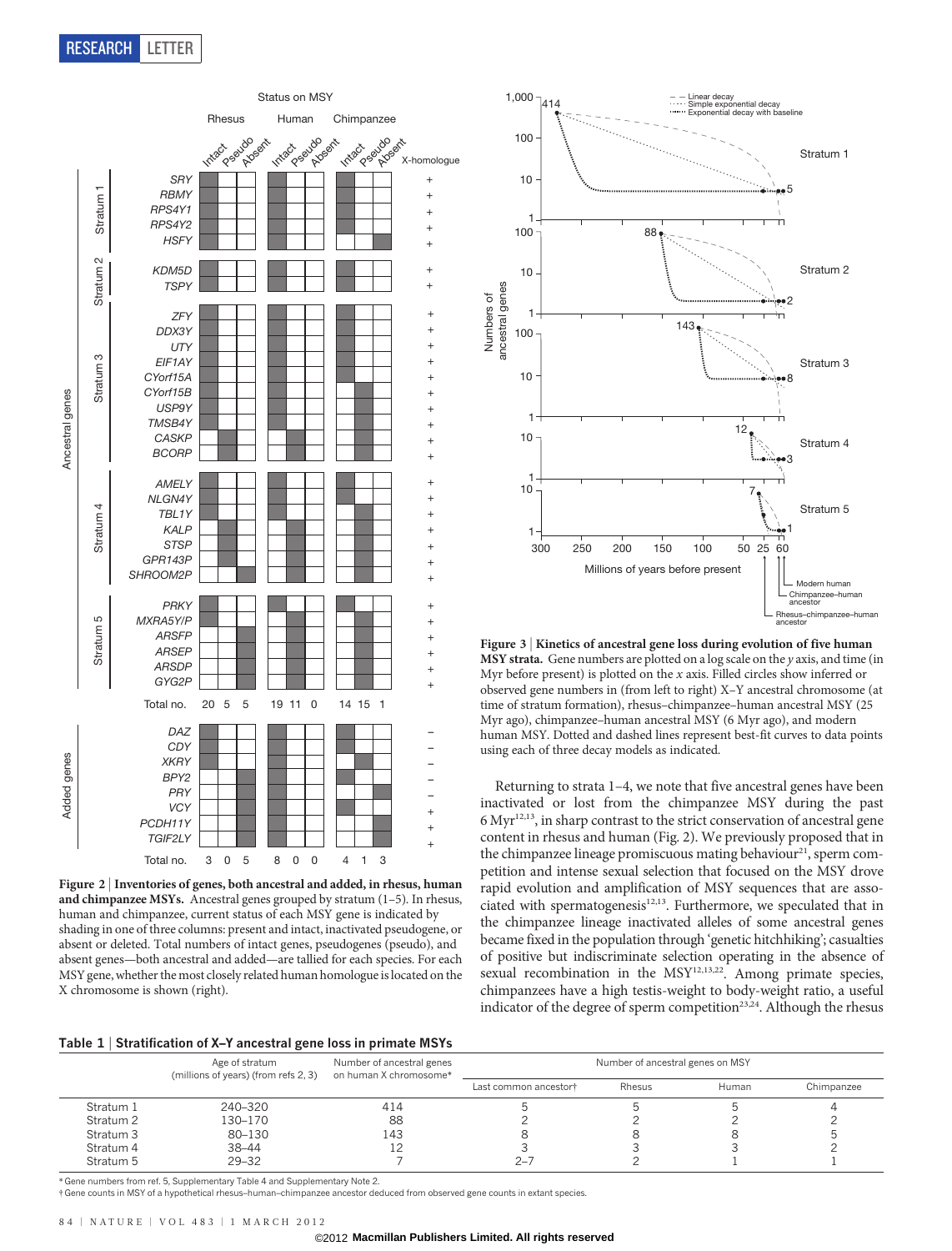is similarly promiscuous and has an even higher testis-weight to bodyweight ratio, the rhesus MSY shows little evidence of intense sexual selection. We suggest that in the rhesus lineage, such selection was focused on spermatogenesis factors that are encoded elsewhere in the genome. This would also account for the virtual absence in rhesus of the MSY sequence amplification that is prominent in human and even more pronounced in chimpanzee (Fig. 1).

Our knowledge of all five strata of the MSY, gained through our comprehensive comparisons of ancestral gene content in the rhesus, human and chimpanzee MSYs, enabled us to reconstruct the kinetics and trajectory of human MSY evolution. For each of the five MSY strata, we estimated ancestral gene numbers at three points in the human evolutionary lineage: in the last common ancestor of human and chimpanzee (6 Myr ago), in the last common ancestor of human and rhesus macaque (25 Myr ago) and at the time of the stratum's formation, when X–Y differentiation was initiated (from  $\sim$  30 to  $>$  240 Myr ago; Table 1). For each stratum, we plotted these three estimated numbers against evolutionary time, together with the observed number of ancestral genes in modern human, and fit a curve (Fig. 3 and Supplementary Fig. 18). For each of the five strata, a simple two-parameter model, using an exponential decay equation that includes a baseline constant, provides an excellent fit to our data (Fig. 3 and Supplementary Table 6). According to this reconstruction, ancestral gene decay within each stratum proceeded rapidly at first—with an ancestral gene half-life of less than 5 Myr (Supplementary Table 6)—but then decelerated markedly, as the ancestral gene count reached a stable level far below its starting point. In our reconstruction, strata 1–4 had already reached a stable level before the human lineage diverged from rhesus; after divergence from rhesus, gene loss in the human lineage was limited to stratum 5, the youngest stratum, which stabilized before the human lineage diverged from chimpanzee.

Our empirical reconstruction ofMSY evolution is at odds with a linear model<sup>7,9,10</sup> and with a simple random decay (exponential) model<sup>25</sup>, both of which project a continual decline of MSY gene content and cannot account for the stability of gene content that we observe over the past 25 Myr (Fig. 3). Our data are better explained by more complex models for MSY gene loss that incorporate a combination of evolutionary forces<sup>26</sup>. Sequencing additional Y chromosomes from animals that represent more divergent mammalian lineages will enable refinement of our reconstruction of MSY gene kinetics in the human lineage.

### METHODS SUMMARY

BAC selection and sequencing. The SHIMS (single-haplotype iterative mapping and sequencing) strategy<sup>11</sup> was used to assemble a path of sequenced clones selected from the CHORI-250 BAC library (<http://bacpac.chori.org>) and a custom BAC library (RMAEX) constructed by Amplicon Express [\(http://www.genomex.com](http://www.genomex.com)).

Fluorescence in situ hybridization analysis. Assays were performed on rhesus fibroblast cell line PR00112 from Coriell Institute for Medical Research ([http://](http://ccr.coriell.org) [ccr.coriell.org](http://ccr.coriell.org)). Extended metaphase fluorescence in situ hybridization (FISH) and interphase FISH were performed as previously described<sup>27</sup>.

Radiation hybrid mapping. Nine sequence-tagged site (STS) markers (Supplementary Table 7) were tested on a 10,000-rad panel consisting of 185 hybrid clones<sup>28</sup>. A genetic map was constructed and analysed statistically using RHMAPPER 1.22 (ref. 29).

Generation of complementary DNA for polymerase chain reaction with reverse transcription (RT-PCR) and 454 sequencing. cDNA was generated from total RNA that was isolated from male rhesus tissues using the RNeasy kit (Qiagen). For 454 sequencing, cDNA was normalized using the Trimmer kit (Evrogen).

Alignments and dot plots. Rhesus and human Y sequences were aligned using Stretcher (<http://bioweb2.pasteur.fr/docs/EMBOSS/stretcher.html>) with a gap open penalty of 20 and a gap extend penalty of 1. Dot-plot analyses were performed using custom Perl codes ([http://jura.wi.mit.edu/page/papers/Hughes\\_et\\_al\\_2005/](http://jura.wi.mit.edu/page/papers/Hughes_et_al_2005/tables/dot_plot.pl) [tables/dot\\_plot.pl](http://jura.wi.mit.edu/page/papers/Hughes_et_al_2005/tables/dot_plot.pl)).

Calculation of  $\alpha_{\rm m}$ . The male-to-female mutation rate ratio was calculated from the human–rhesus Y divergence rate and the human–rhesus autosomal divergence rate using a previously described method<sup>15,30</sup>.

Modelling ancestral MSY gene loss. We fit a one-phase exponential decay model with a baseline constant (shown below) to our data (gene numbers shown in Table 1) using nonlinear regression analysis in GraphPad Prism 5.0. Parameters for each stratum are given in Supplementary Table 6. One-phase exponential decay model:

$$
N(t) = (N_0 - b)e^{-Kt} + b
$$

Where  $N(t)$  is the number of genes at time t,  $N_0$  is the number of genes within given stratum in ancestral autosomal or pseudoautosomal portion of genome, K is the decay constant and b is the baseline (approximated by the number of active ancestral genes within that stratum on human Y chromosome).

Full Methods and any associated references are available in the online version of the paper at [www.nature.com/nature.](www.nature.com/nature)

### Received 17 October; accepted 10 January 2012. Published online 22 February 2012.

- 1. Charlesworth, B. The evolution of sex chromosomes. Science 251, 1030–1033  $(1991)$
- 2. Lahn, B. T. & Page, D. C. Four evolutionary strata on the human X chromosome. Science 286, 964-967 (1999).
- 3. Ross, M. T. et al. The DNA sequence of the human X chromosome. Nature 434, 325–337 (2005). Skaletsky, H. et al. The male-specific region of the human Y chromosome is a
- mosaic of discrete sequence classes. Nature 423, 825–837 (2003). 5. Bellott, D. W. et al. Convergent evolution of chicken Z and human X chromosomes
- by expansion and gene acquisition. Nature 466, 612–616 (2010).
- 6. Charlesworth, B. & Charlesworth, D. The degeneration of Y chromosomes. Phil. Trans. R. Soc. Lond. B 355, 1563-1572 (2000).
- 7. Aitken, R. J. & Marshall Graves, J. A. The future of sex. Nature 415, 963 (2002).
- Sykes, B. Adam's Curse (Norton, W. W. & Company, 2004).
- Graves, J. A., Koina, E. & Sankovic, N. How the gene content of human sex chromosomes evolved. Curr. Opin. Genet. Dev. 16, 219–224 (2006).
- 10. Marshall Graves, J. A. Weird animal genomes and the evolution of vertebrate sex and sex chromosomes. Annu. Rev. Genet. 42, 565–586 (2008).
- 11. Kuroda-Kawaguchi, T. et al. The AZFc region of the Y chromosome features massive palindromes and uniform recurrent deletions in infertile men. Nature Genet. 29. 279-286 (2001).
- 12. Hughes, J. F. et al.Conservation of Y-linked genes during human evolution revealed by comparative sequencing in chimpanzee. Nature 437, 100-103 (2005).
- 13. Hughes, J. F. et al. Chimpanzee and human Y chromosomes are remarkably divergent in structure and gene content. Nature 463, 536–539 (2010).
- 14. Gibbs, R. A. et al. Evolutionary and biomedical insights from the rhesus macaque genome. Science 316, 222–234 (2007).
- 15. Miyata, T., Hayashida, H., Kuma, K., Mitsuyasu, K. & Yasunaga, T. Male-driven molecular evolution: a model and nucleotide sequence analysis. Cold Spring Harb. Symp. Quant. Biol. 52, 863-867 (1987).
- 16. Bohossian, H. B., Skaletsky, H. & Page, D. C. Unexpectedly similar rates of nucleotide substitution found in male and female hominids. Nature 406, 622–625  $(2000)$
- 17. Rozen, S. et al. Abundant gene conversion between arms of palindromes in human and ape Y chromosomes. Nature 423, 873–876 (2003).
- 18. Lahn, B. T. & Page, D. C. Functional coherence of the human Y chromosome. Science 278, 675-680 (1997).
- 19. Lahn, B. T. & Page, D. A human sex-chromosomal gene family expressed in male germ cells and encoding variably charged proteins. Hum. Mol. Genet. 9, 311-319 (2000).
- 20. Rozen, S., Marszalek, J. D., Alagappan, R. K., Skaletsky, H. & Page, D. C. Remarkably little variation in proteins encoded by the Y chromosome's single-copy genes, implying effective purifying selection. Am. J. Hum. Genet. 85, 923-928 (2009)
- 21. Dixson, A. F.Primate Sexuality: Comparative Studies of the Prosimians, Monkeys, Apes and Human Beings (Univ. Chicago Press, 1998).
- 22. Rice, W. R. Genetic hitchhiking and the evolution of reduced genetic activity of the Y sex chromosome. Genetics 116, 161-167 (1987).
- 23. Schultz, A. H. The relative weight of the testes in primates. Anat. Rec. 72, 387-394 (1938).
- 24. Harcourt, A. H., Harvey, P. H., Larson, S. G. & Short, R. V. Testis weight, body weight and breeding system in primates. Nature 293, 55–57 (1981).
- 25. Graves, J. A. Sex chromosome specialization and degeneration in mammals. Cell 124, 901–914 (2006).
- 26. Bachtrog, D. The temporal dynamics of processes underlying Y chromosome degeneration. Genetics 179, 1513–1525 (2008).
- 27. Saxena, R. et al. The DAZ gene cluster on the human Y chromosome arose from an autosomal gene that was transposed, repeatedly amplified and pruned. Nature Genet. 14, 292-299 (1996).
- 28. Karere, G. M., Froenicke, L., Millon, L., Womack, J. E. & Lyons, L. A. A high-resolution radiation hybrid map of rhesus macaque chromosome 5 identifies rearrangements in the genome assembly. Genomics 92, 210-218 (2008).
- 29. Slonim, D., Kruglyak, L., Stein, L. & Lander, E. Building human genome maps with radiation hybrids. J. Comput. Biol. 4, 487–504 (1997).
- 30. Shimmin, L. C., Chang, B. H. & Li, W. H. Male-driven evolution of DNA sequences. Nature 362, 745–747 (1993).

Supplementary Information is linked to the online version of the paper at <www.nature.com/nature>.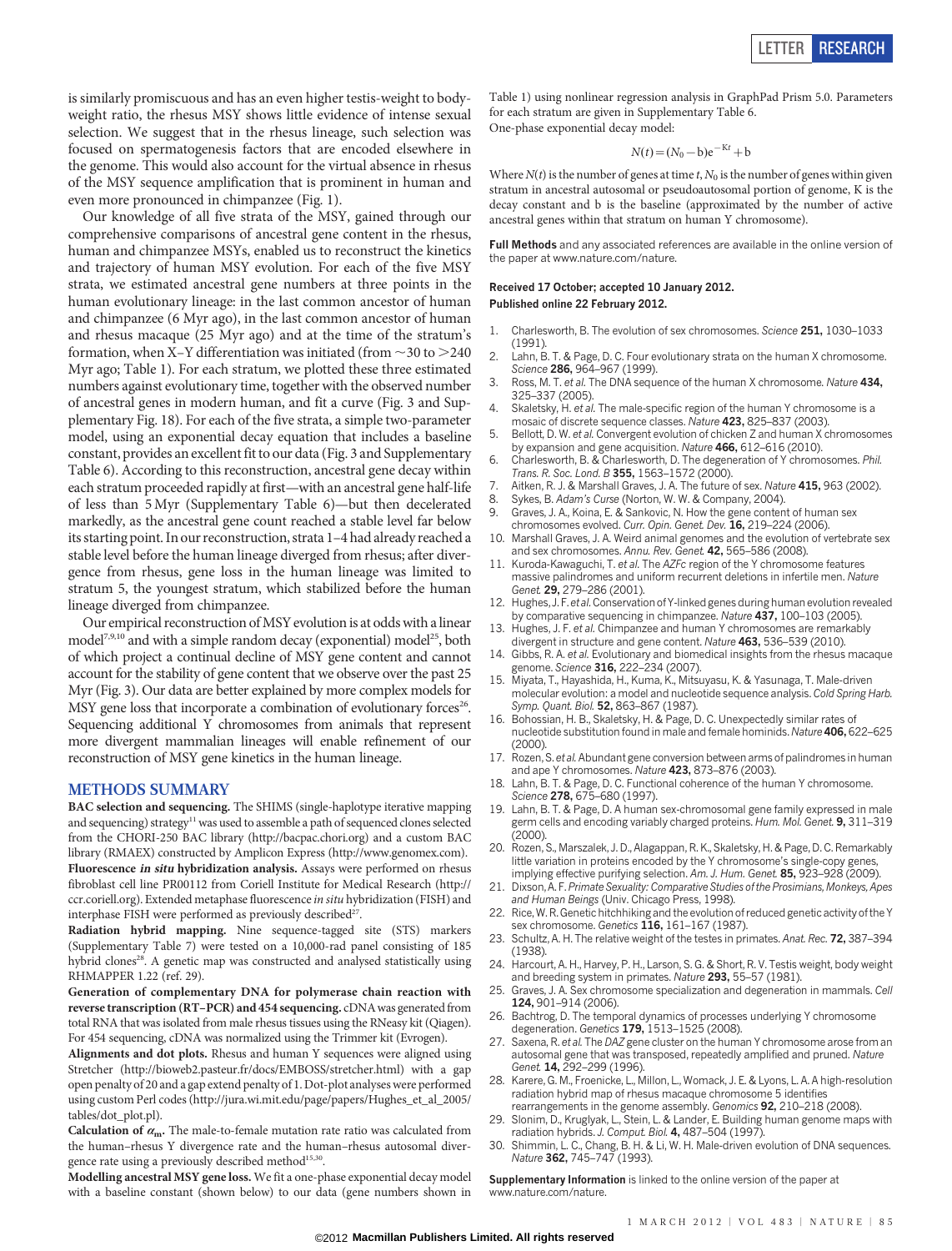

Acknowledgements We thank V. Frazzoni, G. Rogers and S. Zaghlul for technical assistance; L. Lyons, W. Murphy and J. Womack for radiation hybrid panels; W. Johnson, E. Curran, S. O'Neil and A. Kaur for tissue samples; R. Harris for analyses of rhesus–human genome alignments; T. DiCesare for assistance with figures; and D. Bellott, M. Carmell, R. Desgraz, Y. Hu, B. Lesch, J. Mueller, K. Romer and S. Soh for comments on the manuscript. This work was supported by the National Institutes of Health, the Howard Hughes Medical Institute and the Charles A. King Trust.

Author Contributions J.F.H., H.Sk., W.C.W., S.R., R.A.G., R.K.W. and D.C.P. planned the project. J.F.H., H.Sk., L.G.B., T.J.C. and N.K. performed BAC mapping, radiation hybrid mapping and real-time polymerase chain reaction analyses. T.G., R.S.F., S.D., Y.D., C.J.B., C.K., Q.W., H.Sh., M.H., D.V., L.V.N., A.C., L.C., J.V., H.K. and D.M.M. were responsible for BAC sequencing. J.F.H. and H.Sk. performed comparative sequence analyses. T.P. performed FISH analyses. J.F.H. and D.C.P. wrote the paper.

Author Information cDNA sequences of rhesus Y genes have been deposited in GenBank (<http://www.ncbi.nlm.nih.gov>) under accession numbers FJ527009– FJ527028 and FJ648737–FJ648739. 454 testis cDNA sequences have been deposited in GenBank under accession number SRA039857. Reprints and permissions information is available at<www.nature.com/reprints>. The authors declare no competing financial interests. Readers are welcome to comment on the online version of this article at [www.nature.com/nature.](www.nature.com/nature) Correspondence and requests for materials should be addressed to J.F.H. [\(jhughes@wi.mit.edu\).](mailto:jhughes@wi.mit.edu)